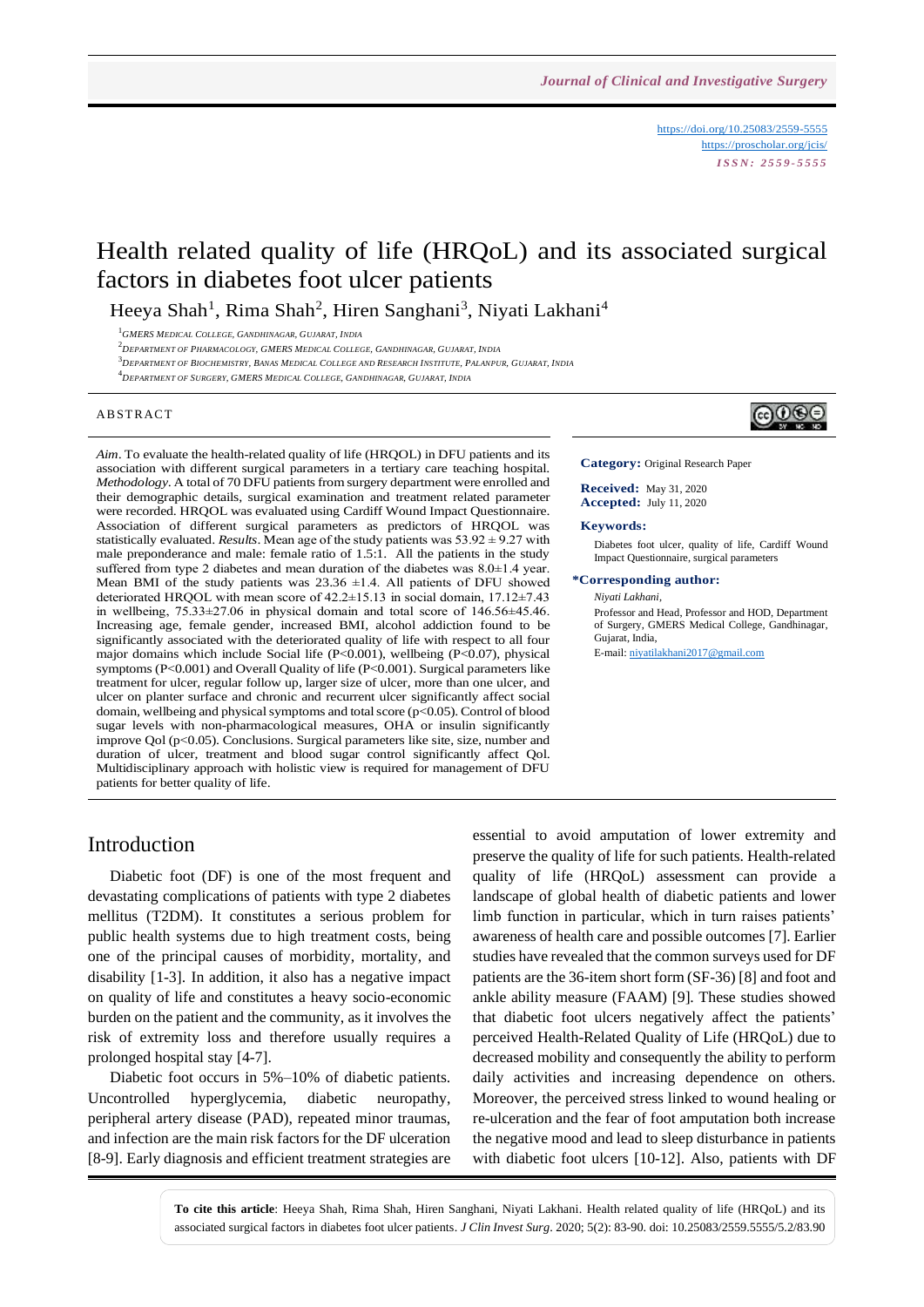can thus enter a vicious cycle—the mental stress afforded by physically limiting management strategies designed to facilitate healing of DF wounds or resolution of an active Charcot neuroarthropathy can lead to chronic stress which could potentially negatively influence patient compliance with treatment and thus outcomes. Stress induced immune dysregulation could potentially increase the risk of serious infectious complications of foot ulceration possibly resulting in lower limb amputation [13-15].

Previous studies demonstrated that diabetics with a lower HRQoL score have higher frequency of hospital admission and mortality [16]. Since foot ulceration is a highly preventable complication [17], identifying the role and the predictive value of the risk factors influencing this condition will enable health providers to set up a better management plan to improve their health care. Improving HRQol is recognized as an important outcome measure for a range of interventions, particularly for patients living with chronic conditions. Hence measuring HRQol helps to identify the burden of disease and disability and better monitoring of healthcare objectives. Therefore, there is a need to study disease related parameters, surgical parameters and drug therapy related factors which has major influence on the quality of life of patients in all health domains with DFU which indirectly also affects the process of designing different strategies for prevention and treatment of DFU patients.

### Materials and Methods

### *Study type*

A cross sectional observational study was performed over a period of one year from July 2018 – August 2019 on patients with diabetic foot visiting the surgery department of a tertiary care hospital in Western India. The study protocol was presented and approved by an Institutional Ethics Committee (IEC). All participants who agreed to participate in this study had signed the written informed consent.

Patients of >18 years, both males and females and who received either preventive care or treatment for an active diabetic foot ulcer or protection of a healed ulcer and those who are able to comprehend and complete the questionnaire were enrolled in the study. Patients who were at no current risk of experiencing diabetic foot ulceration, unable to attend the clinic during the study period and having severe cognitive impairment were excluded from the study.

### *Sample Size and Sampling technique*

Taking into consideration "DFU involves about 15% of patients with DM during their lives [3]", sample size was calculated by using the formula:  $4pq/L^2$  (assuming 10% error and rounding off the value obtained). A sample size of 60 patients was required meeting inclusion and

exclusion criteria and attended the surgery department enrolled for the study while taking into considering the dropout rate of 10% from the questionnaire filling, total 70 patients were enrolled for the study. All patients were diagnosed with type 2 diabetes mellitus (T2DM) and diabetic foot ulcers. A wound was defined using the *International Consensus on the Diabetic Foot* as a fullthickness wound below the ankle in a diabetic patient, irrespective of the duration, tissue necrosis, and gangrene which was used for clinical diagnosis of DFU.

### *Data collection*

It was be done by visiting the study participants in the Out-Patient Department or indoor ward of surgery department during study period. After acquiring the study participants, the details regarding the study, namely the purpose of study and the study method was well explained in the vernacular language to each subject. Consent was taken from each subject with an assurance that their identity would not be revealed. All Questionnaires were filled by personal interview.

#### *Measurement Tools and method*

Data was collected using case record form which includes information about patients' demographic characteristics and the factors related to their illness and a separate questionnaire for evaluating the QOL. QOL was assessed using a standardized questionnaire "Cardiff Wound Impact Questionnaire". The "Cardiff Wound Impact (Quality of Life) Questionnaire" was developed to assess HRQol in people with chronic wounds of the lower limbs [6]. Questions were posed to the patients to elicit responses to the 47 screening questions, pertaining to four major domains: 'Social Life' (14 questions graded on a five point -1-good; 5-poor Likert scale), 'Well-Being' (7 questions, graded on a five point Likert scale), 'Physical Symptoms and Daily Living' (24 questions, graded on a five point Likert scale), and 'Overall Quality of Life' (2 questions, graded on a 10 point Likert scale). In the fivepoint Likert scales following response terminology were utilized: 'Not at all/not applicable', 'Slightly', 'Moderately', 'Quite a Bit', and 'Very' [7]. Total screening score was rounded up to 245 points. All scores were calculated and analyzed. The more score denotes more deteriorated quality of life. The score of patients on the basis of Questionnaire was analyzed in a statistical manner.

The questionnaire included the following sociodemographic and economic data: gender, age, if they had a job or unemployed, if they were married or unmarried, living with family or alone, extent of education, comorbidity and income. It also included clinical data related to surgical parameters with respect to: treatment of ulcers, follow up schedule, site of ulcer, ulcer size, duration of ulcer and type of ulcer. In addition to socio-demographic and clinical data, non-pharmacological measures related to wound care and control of diabetes, consumption of Insulin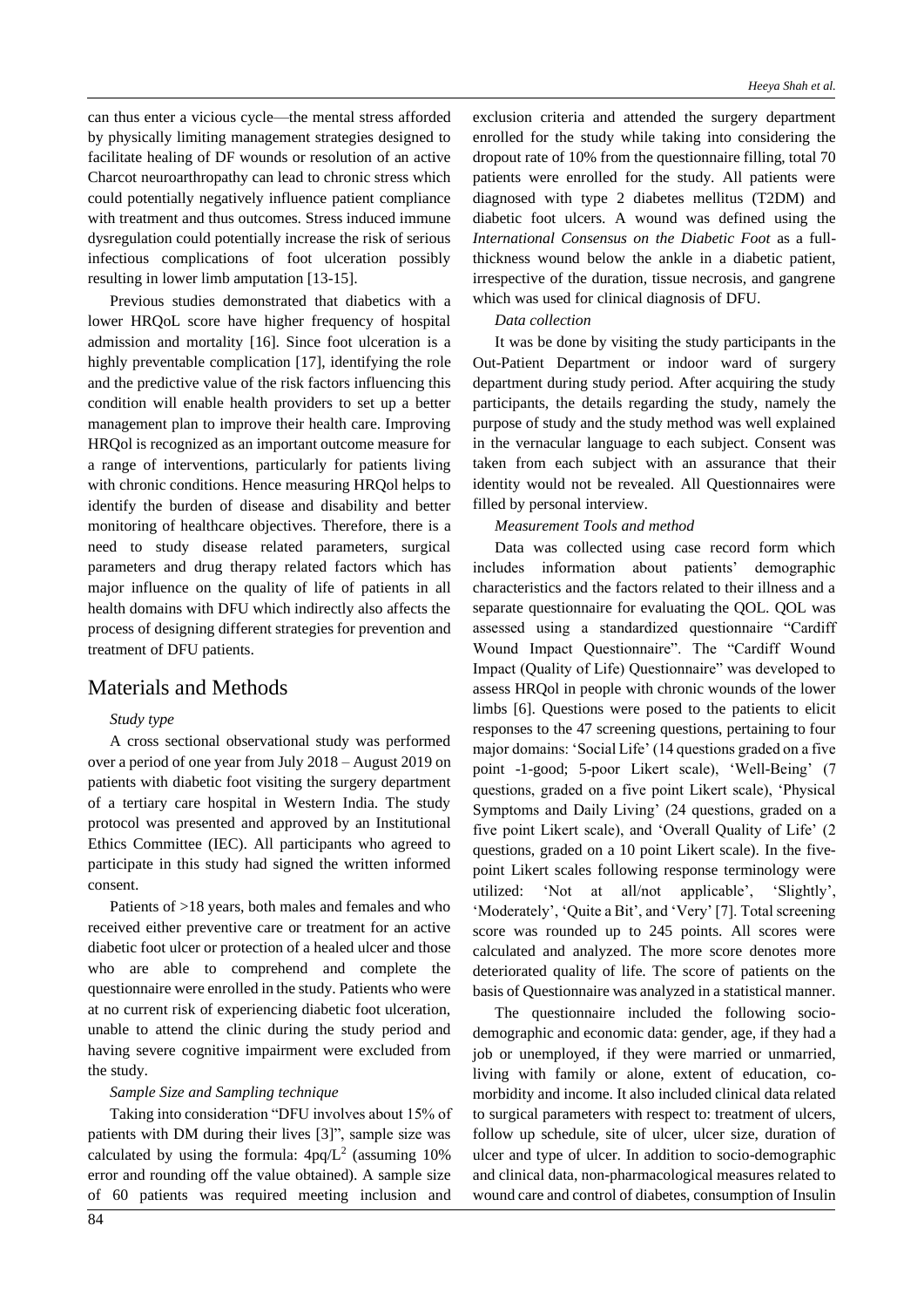and other oral hypoglycemic agents like metformin and sulphonyl urea derivatives were included in questionnaire for analysis of HRQol in patients with chronic wounds due to diabetic foot ulcers.

#### *Statistical Analysis*

Microsoft Excel 2007 and open-Epinfo software were used to analyze the data. Descriptive analysis included actual frequencies, percentage, calculation of means, standard deviations (SD) of categorical variables. The statistical correlations between different determinants (demographic parameters and biochemical parameters) with HRQOL were analyzed using chi-square test, Mann-Whitney Test and Kruskal Wallis Test as appropriate. The values were considered statistically significant if P < 0.05.

### Results

Out of total 70 patients included in the study, only 60 could complete the whole study protocol and QOL questionnaire pertaining to socio-demographic factors, surgical factors and clinical data of drug therapy related factor. It was found that the Mean age of the study patients was  $53.92 \pm 9.27$  with male preponderance and male: female ratio of 1.5:1. All patients of DFU showed deteriorated HRQOL with mean score of 42.2±15.13 in social domain,  $17.12\pm7.43$  in wellbeing,  $75.33\pm27.06$  in physical domain and total score of 146.56±45.46. All the patients in the study suffered from type 2 diabetes and mean duration of the diabetes was 8.0±1.4 year. Mean BMI of the study patients was  $23.36 \pm 1.4$ . Baseline demographic parameters have been shown in Table 1. In the multivariate analysis, age remained significantly associated with the quality of life with respect to all four major domains which includes Social life (P<0.001), wellbeing (P<0.07), physical symptoms (P<0.001) and Overall Quality of life (P<0.001). The results obtained from different age group suffering from diabetic foot ulcers suggest higher prevalence of deterioration of quality of life with increase in age of the patients. On study of gender as a factor affecting quality of life in patients with diabetic foot ulcer it was found that males had significantly lower scores as compared to females in all four major domains indicating better health-related quality of life than females (P<0.05). Extent of education and BMI were found to be significant factors affecting the quality of life of patients with Diabetic foot in all major domains. Statistical data also reveals that comorbidity and presence of addiction also significantly affects the quality of life with respect to social life domain, physical symptoms and overall quality  $(P<0.05)$  but the domain of wellbeing is non significantly related to addiction in patients (P value 0.052).

Surgical parameters like treatment for ulcer affects social domain, wellbeing and physical symptoms and total score ( $p<0.05$ ). Regular follow up in the treatment has effect on all the domains of QOL. Site, size, duration and type of ulcer are also associated with one or other domain of quality of life as shown in Table 2. Site of ulcer, i.e. ulcer on planter surface of foot has more deteriorated quality of life as reflected in social domain, physical well-being and total score ( $p<0.05$ ). Size of ulcer and duration of ulcer also affects all domains of quality of life ( $p<0.05$ ); bigger the size and longer the duration, more deteriorated the quality of life. Chronic and recurrent ulcers affect Qol in all domains as compared to acute ulcer ( $p<0.05$ ) (Table 2).

Analysis of drug therapy related factors and its association with Qol has been shown in Table 3. Patients following non-pharmacological measures like foot care have better quality of life as compared to those who don't follow such measures as shown in all four domains of quality of life ( $p<0.05$ ). Patients taking insulin (either as switchover from oral or pre-ulcer treatment) or Oral hypoglycemic drugs (OHA) as drug therapy were found to be significantly affected at all the domains including social, wellbeing, physical symptoms score and overall quality and total score  $(p<0.001)$ . This suggests that good control of blood sugar levels either achieved with insulin / OHA / non-pharmacological measures has significantly better quality of life in all domains as shown in Table 3.

| <b>Table 1.</b> Demographic details of the study patients and its association with HRQoL: (more score means more deteriorated QOL) |                |                       |         |                    |         |                      |         |                    |         |                    |         |
|------------------------------------------------------------------------------------------------------------------------------------|----------------|-----------------------|---------|--------------------|---------|----------------------|---------|--------------------|---------|--------------------|---------|
| Parameter                                                                                                                          | N <sub>o</sub> | social life<br>domain | p-Value | well being         | p-Value | physical<br>symptoms | p-Value | overall<br>quality | P-Value | total score        | p-Value |
| Age in years                                                                                                                       |                |                       |         |                    |         |                      |         |                    |         |                    |         |
| 18-29                                                                                                                              | $\overline{2}$ | $20.1 \pm 5.03$       | < 0.001 | $\Omega$           | 0.07    | $\Omega$             | < 0.001 | $2.1 \pm 1.1$      | < 0.001 | $40 \pm 23.12$     | < 0.001 |
| 30-39                                                                                                                              | 9              | $21.2 \pm 9.09$       |         | $14.8 \pm 6.50$    |         | $43.4 \pm 20.46$     |         | $5.8 \pm 1.79$     |         | $85.2 \pm 34.67$   |         |
| 40-49                                                                                                                              | 18             | $38.85 \pm 13.65$     |         | $16.77 \pm 5.0$    |         | $67.77 \pm 22.31$    |         | $9.11 \pm 2.21$    |         | $132.5 \pm 38.77$  |         |
| 50-59                                                                                                                              | 26             | $48.38 \pm 11.34$     |         | $18.44 \pm 3.07$   |         | $86.17 \pm 19.92$    |         | $11.17 \pm 3.07$   |         | $164.17 \pm 31.89$ |         |
| 60-69                                                                                                                              | 5              | $52.55 \pm 15.42$     |         | $21.66 \pm 4.21$   |         | $92.55 \pm 25.78$    |         | $12.77 \pm 2.99$   |         | $179.55 \pm 44.55$ |         |
| Gender                                                                                                                             |                |                       |         |                    |         |                      |         |                    |         |                    |         |
| Male                                                                                                                               | 28             | $39.44 \pm 13.22$     | < 0.05  | $17.29 \pm 5.52$   | < 0.05  | $71.37 \pm 22.46$    | < 0.05  | $9.15 \pm 2.78$    | < 0.05  | $136.69 \pm 40.35$ | < 0.05  |
| Female                                                                                                                             | 32             | $48.13 \pm 11.25$     |         | $ 20.33 \pm 4.75 $ |         | $85.12 \pm 20.14$    |         | $12.37 \pm 3.17$   |         | $166.15 \pm 45.37$ |         |
| <b>Education</b>                                                                                                                   |                |                       |         |                    |         |                      |         |                    |         |                    |         |
| Illiterate                                                                                                                         | 29             | $57 \pm 12.73$        | < 0.05  | $23 \pm 1.41$      | 0.265   | $105 \pm 7.07$       | < 0.05  | $13.33 \pm 1.15$   | < 0.05  | $196.5 \pm 21.92$  | < 0.05  |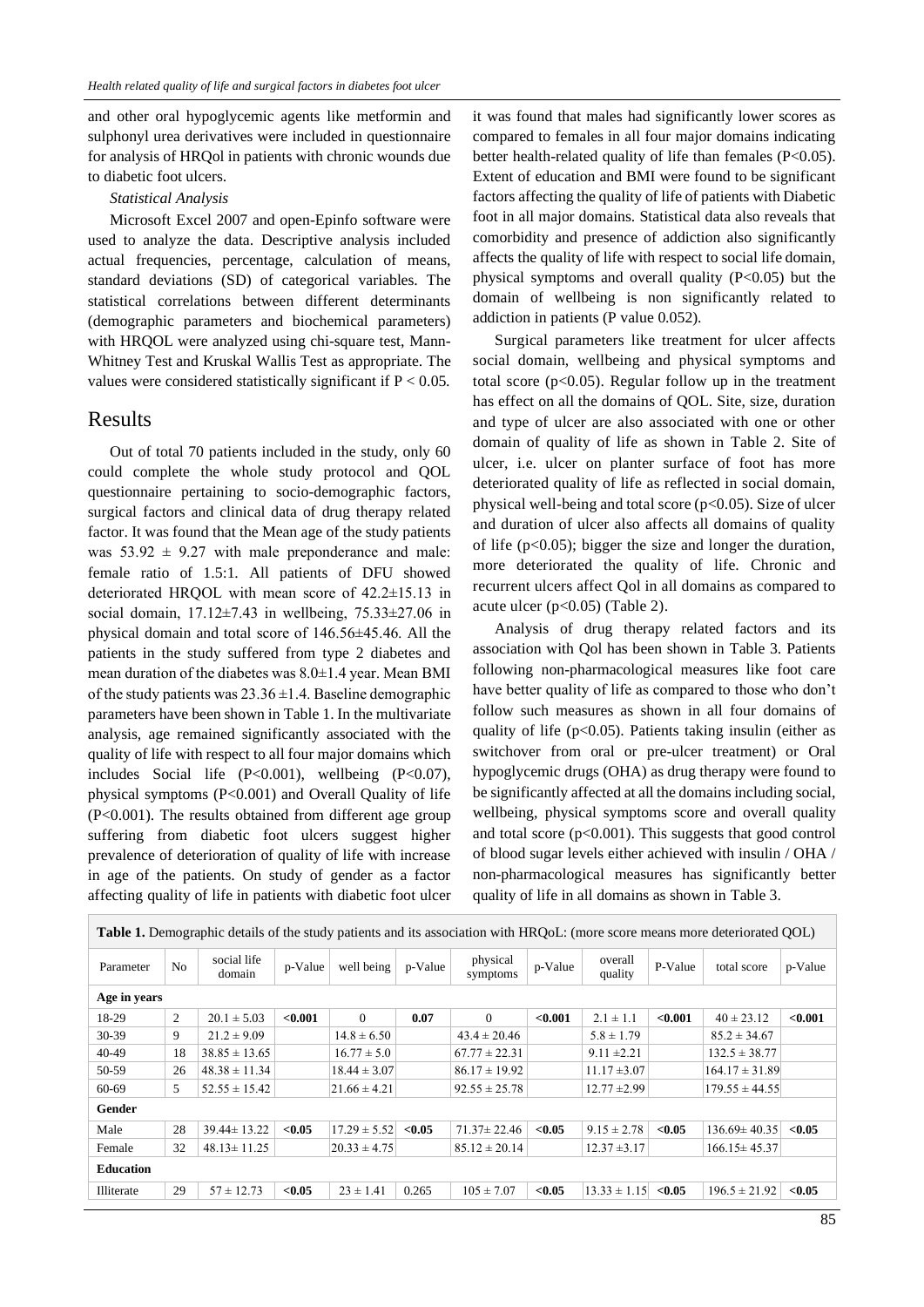| Up to $10th$          | 20             | $56.67 \pm 12.70$ |         | $21.67 \pm 3.05$ |       | $98.67 \pm 11.98$ |        | $12.5 \pm 3.45$  |         | $182.33 \pm 26.48$       |         |  |
|-----------------------|----------------|-------------------|---------|------------------|-------|-------------------|--------|------------------|---------|--------------------------|---------|--|
| Up to $12th$          | 2              | $52.33 \pm 12.35$ |         | $18.83 \pm 3.76$ |       | $90.67 \pm 31.77$ |        | $11.5 \pm 3.53$  |         | $182.33 \pm 46.36$       |         |  |
| Graduate              | 6              | $43.75 \pm 14.79$ |         | $17.4 \pm 5.40$  |       | $77 \pm 24.32$    |        | $10.35 \pm 3.45$ |         | $148.5 \pm 45.16$        |         |  |
| Postgraduat           | 3              | $36.52 \pm 13.93$ |         | $17.24 \pm 4.44$ | 0.265 | $65.21 \pm 23.43$ |        | $8.76 \pm 2.35$  |         | $127.72 \pm 39.11$       |         |  |
| Total                 | 60             | $42.2 \pm 15.13$  |         | $17.87 \pm 4.72$ |       | $75.08 \pm 25.43$ |        | $9.98 \pm 3.13$  |         | $145.13 \pm 44.46$       |         |  |
| <b>Marital status</b> |                |                   |         |                  |       |                   |        |                  |         |                          |         |  |
| Married               | 51             | $43.80 \pm 15.43$ | 0.224   | $18.08 \pm 4.71$ | 0.505 | $79.35 \pm 24.38$ | < 0.05 | $10.27 \pm 3.23$ | 0.339   | $151.51 \pm 43.99$ 0.059 |         |  |
| Unmarried             | $\mathfrak{2}$ | $28 \pm 2.83$     |         | $20.5 \pm 2.12$  |       | $42 \pm 16.97$    |        | $9.5 \pm 3.53$   |         | $100 \pm 8.48$           |         |  |
| Divorced              | $\mathbf{1}$   | 42.00             |         | 15.00            |       | 64.00             |        | 9.00             |         | 130.00                   |         |  |
| Widow                 | 6              | $33.33 \pm 10.82$ |         | $15.67 \pm 5.46$ |       | $51.67 \pm 18.83$ |        | $7.83 \pm 1.32$  |         | $108.5 \pm 32.63$        |         |  |
| Total                 | 60             | $42.2 \pm 15.13$  |         | $17.87 \pm 4.72$ |       | $75.08 \pm 25.43$ |        | $9.98 \pm 3.13$  |         | $145.13 \pm 44.45$       |         |  |
| <b>BMI</b>            |                |                   |         |                  |       |                   |        |                  |         |                          |         |  |
| $\leq$ 25             | 26             | $34.34 \pm 11.35$ | < 0.05  | $16.14 \pm 2.25$ | 0.246 | $60.35 \pm 24.02$ | < 0.05 | $8.12 \pm 2.67$  | < 0.05  | $120.35 \pm 39.33$       | < 0.05  |  |
| 25-29.9               | 26             | $39.5 \pm 14.48$  |         | $17.22 \pm 4.70$ |       | $71.72 \pm 25.38$ |        | $10.39 \pm 3.16$ |         | $136.62 \pm 44.84$       |         |  |
| $>30$                 | 8              | $45.25 \pm 12.49$ |         | $19.35 \pm 7.43$ |       | $80.12 \pm 20.22$ |        | $11.38 \pm 3.34$ |         | $159.28 \pm 64.74$       |         |  |
| Total                 | 60             | $42.2 \pm 15.13$  |         | $17.87 \pm 4.72$ |       | $80.08 \pm 25.43$ |        | $11.57 \pm 3.13$ |         | $155.33 \pm 74.46$       |         |  |
| <b>Living status</b>  |                |                   |         |                  |       |                   |        |                  |         |                          |         |  |
| Alone                 | 9              | $40.89 \pm 13.80$ | 0.781   | $19.44 \pm 5.92$ | 0.281 | $76.33 \pm 29.09$ | 0.875  | $10.89 \pm 3.76$ | 0.351   | $147.56 \pm 47.46$ 0.861 |         |  |
| With                  | 51             | $42.43 \pm 15.47$ |         | $17.59 \pm 4.95$ |       | $74.86 \pm 25.05$ |        | $9.82 \pm 3.02$  |         | $144.70 \pm 44.39$       |         |  |
| Total                 | 60             | $42.2 \pm 15.13$  |         | $17.87 \pm 4.72$ |       | $75.08 \pm 25.43$ |        | $9.98 \pm 3.13$  |         | $145.13 \pm 44.46$       |         |  |
| Co-morbidity          |                |                   |         |                  |       |                   |        |                  |         |                          |         |  |
| None                  | 31             | $19.5 \pm 7.78$   | < 0.05  | $10.5 \pm 3.54$  | 0.058 | $32 \pm 11.34$    | 0.051  | $5.5 \pm 2.12$   | 0.132   | $67.5 \pm 17.68$         | < 0.05  |  |
| <b>HT</b>             | 20             | $40.3 \pm 13.22$  |         | $17.1 \pm 4.61$  |       | $72.2 \pm 23.79$  |        | $9.6 \pm 2.98$   |         | $139.2 \pm 40.03$        |         |  |
| Cardiovasc            | 2              | $46.67 \pm 14.57$ |         | $19 \pm 4.23$    |       | $80.58 \pm 24.55$ |        | $10.58 \pm 3.05$ |         | $156.84 \pm 42.49$       |         |  |
| Respiratory           | $\tau$         | $34.28 \pm 16.30$ |         | $17.14 \pm 5.76$ |       | $71.28 \pm 26.72$ |        | $9.71 \pm 3.45$  |         | $132.43 \pm 47.55$       |         |  |
| Total                 | 60             | $42.2 \pm 15.13$  |         | $17.87 \pm 4.72$ |       | $75.08 \pm 25.43$ |        | $9.98 \pm 3.13$  |         | $145.13 \pm 44.46$       |         |  |
| <b>Addiction</b>      |                |                   |         |                  |       |                   |        |                  |         |                          |         |  |
| None                  | 24             | $51.58 \pm 12.01$ | < 0.001 | $19.58 \pm 3.87$ | 0.052 | $86.25 \pm 22.16$ | < 0.05 | $11.96 \pm 3.15$ | < 0.001 | $169.37 \pm 37.07$       | < 0.001 |  |
| Smoking               | 26             | $34.31 \pm 13.17$ |         | $16.38 \pm 5.40$ |       | $65.23 \pm 23.02$ |        | $8.46 \pm 2.02$  |         | $124.38 \pm 38.78$       |         |  |
| Alcohol               | 5              | $49.8 \pm 9.50$   |         | $19.6 \pm 3.91$  |       | $88.6 \pm 20.95$  |        | $11.4 \pm 2.41$  |         | $169.4 \pm 31.60$        |         |  |
| Tobacco               | 5              | $30.6 \pm 14.13$  |         | $15.6 \pm 1.82$  |       | $59.2 \pm 32.27$  |        | $7 \pm 2.0$      |         | $112.4 \pm 49.54$        |         |  |
| Total                 | 60             | $42.2 \pm 15.13$  |         | $17.87 \pm 4.72$ |       | $75.08 \pm 25.43$ |        | $9.98 \pm 3.13$  |         | $145.13 \pm 44.46$       |         |  |
|                       |                |                   |         |                  |       |                   |        |                  |         |                          |         |  |

| Table 2: surgical parameters of the study patients and its association with $HRQoL$ : $(n=60)$ |  |  |  |  |  |  |  |  |
|------------------------------------------------------------------------------------------------|--|--|--|--|--|--|--|--|
|------------------------------------------------------------------------------------------------|--|--|--|--|--|--|--|--|

| Parameters                         | N <sub>o</sub> | social life<br>domain | p-Value | well being             | p-Value | physical<br>symptoms | p-Value | overall<br>quality | p-Value | total score        | p-Value |  |
|------------------------------------|----------------|-----------------------|---------|------------------------|---------|----------------------|---------|--------------------|---------|--------------------|---------|--|
| <b>Treatment for ulcer</b>         |                |                       |         |                        |         |                      |         |                    |         |                    |         |  |
| Yes                                | 57             | $33.33 \pm 15.27$     | 0.302   | $16 \pm 7.93$          | 0.487   | $45.33 \pm 17.24$    | < 0.05  | $9.33 \pm 4.62$    | 0.716   | $104 \pm 37.03$    | 0.101   |  |
| No                                 | 3              | $42.67 \pm 15.11$     |         | $17.96 \pm 4.59$       |         | $76.65 \pm 24.92$    |         | $10.02 \pm 3.09$   |         | $147.30 \pm 44.02$ |         |  |
| Total                              | 60             | $42.2 \pm 15.13$      |         | $17.87 \pm 4.72$       |         | $75.08 \pm 25.43$    |         | $9.98 \pm 3.13$    |         | $145.13 \pm 44.46$ |         |  |
| <b>Regular follow up</b>           |                |                       |         |                        |         |                      |         |                    |         |                    |         |  |
| Yes                                | 32             | $34.32 \pm 14.19$     | < 0.001 | $15.82 \pm 4.49$       | < 0.001 | $59.03 \pm 19.40$    | < 0.001 | $8.46 \pm 2.15$    | < 0.001 | $117.64 \pm 35.39$ | < 0.001 |  |
| N <sub>o</sub>                     | 28             | $49.09 \pm 12.46$     |         | $19.66 \pm 4.22$       |         | $89.12 \pm 21.61$    |         | $11.31 \pm 3.28$   |         | $169.19 \pm 37.30$ |         |  |
| Total                              | 60             | $42.2 \pm 15.13$      |         | $17.87 \pm 4.72$       |         | $75.08 \pm 25.43$    |         | $9.98 \pm 3.13$    |         | $145.13 \pm 44.46$ |         |  |
| <b>Site of ulcer</b>               |                |                       |         |                        |         |                      |         |                    |         |                    |         |  |
| $Forefoot -$<br>dorsal<br>surface  | 31             | $43.5 \pm 21.67$      | < 0.001 | $19.25 \pm 4.99$ 0.143 |         | $76.75 \pm 36.12$    | < 0.05  | $9.5 \pm 3.87$     | 0.221   | $149 \pm 64.49$    | < 0.05  |  |
| $Forefoot -$<br>Planter<br>surface | $\overline{4}$ | $45.74 \pm 13.22$     |         | $18.74 \pm 4.62$       |         | $79.45 \pm 24.37$    |         | $10.45 \pm 3.20$   |         | $154.39 \pm 42.05$ |         |  |
| Midfoot-<br>dorsal<br>surface      | 14             | $19.33 \pm 4.50$      |         | $13.67 \pm 4.32$       |         | $46.33 \pm 13.12$    |         | $7.67 \pm 1.21$    |         | $87 \pm 17.75$     |         |  |
| $Midfoot-$<br>Planter<br>surface   | 6              | $41.28 \pm 11.77$     |         | $17 \pm 4.88$          |         | $73.64 \pm 22.34$    |         | $9.5 \pm 2.79$     |         | $141.43 \pm 34.49$ |         |  |
| $Heel -$<br>Planter<br>surface     | 5              | $49.2 \pm 17.06$      |         | $18.8 \pm 3.42$        |         | $85.2 \pm 27.22$     |         | $11.6 \pm 3.91$    |         | $164.8 \pm 47.26$  |         |  |
| Total                              | 60             | $42.2 \pm 15.13$      |         | $17.87 \pm 4.72$       |         | $75.08 \pm 25.43$    |         | $9.98 \pm 3.13$    |         | $145.13 \pm 44.46$ |         |  |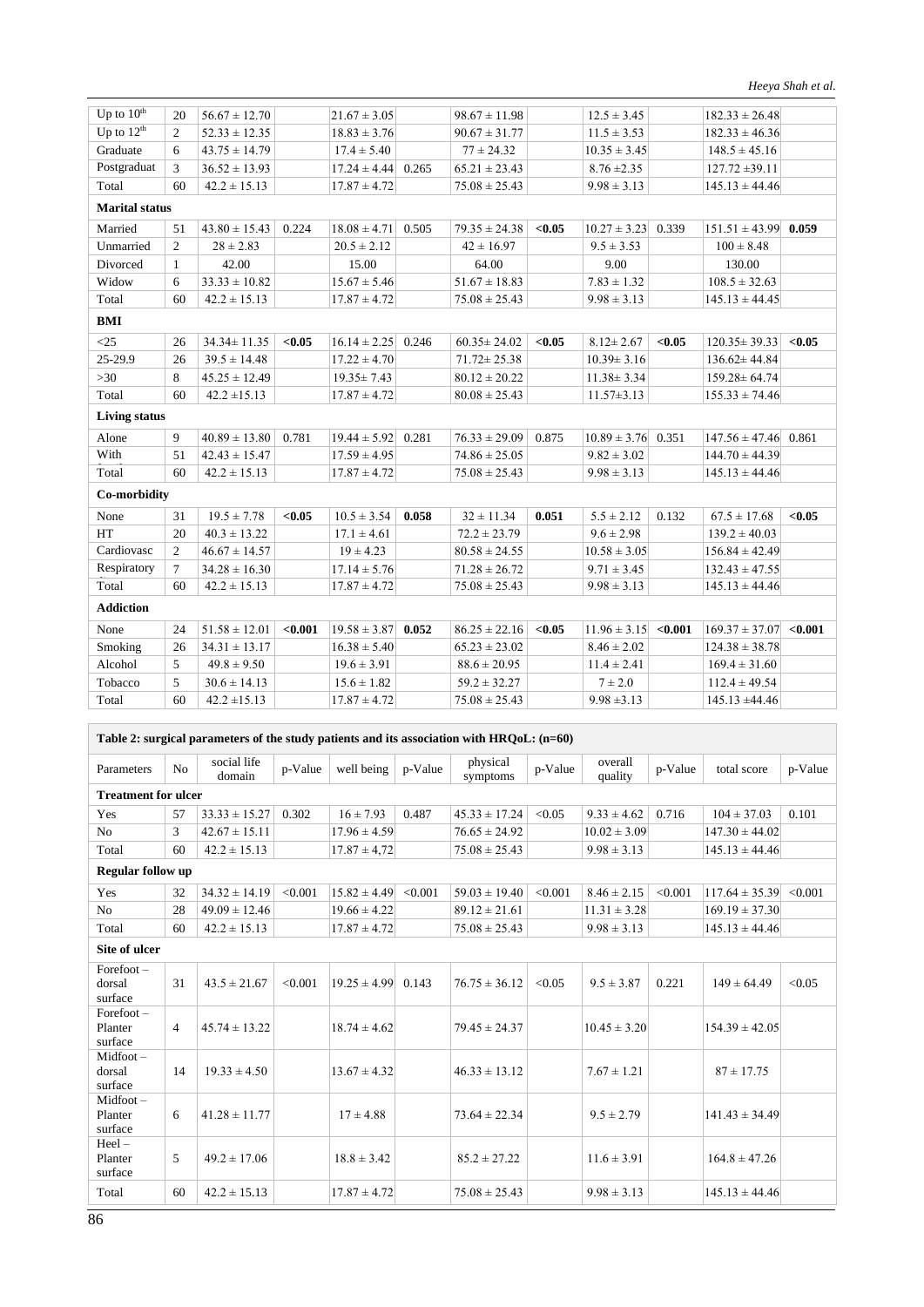*Health related quality of life and surgical factors in diabetes foot ulcer*

| Ulcer size $(cm2)$ |    |                   |         |                        |        |                   |         |                  |         |                    |         |  |
|--------------------|----|-------------------|---------|------------------------|--------|-------------------|---------|------------------|---------|--------------------|---------|--|
| $\leq$ 1           | 16 | $38.83 \pm 14.59$ | < 0.05  | $16.33 \pm 5.46$ 0.240 |        | $52.5 \pm 19.12$  | < 0.05  | $10 \pm 3.58$    | < 0.05  | $117.67 \pm 37.21$ | < 0.05  |  |
| $1 - 5$            | 38 | $39.42 \pm 13.75$ |         | $17.42 \pm 4.58$       |        | $71.29 \pm 22.03$ |         | $9.13 \pm 2.74$  |         | $137.26 \pm 39.32$ |         |  |
| >5                 | 6  | $50.06 \pm 16.53$ |         | $19.5 \pm 4.66$        |        | $92.56 \pm 25.67$ |         | $12 \pm 3.10$    |         | $174.12 \pm 46.31$ |         |  |
| Total              | 60 | $42.2 \pm 15.13$  |         | $17.87 \pm 4.72$       |        | $75.08 \pm 25.43$ |         | $9.98 \pm 3.13$  |         | $145.13 \pm 44.46$ |         |  |
| Duration of ulcer  |    |                   |         |                        |        |                   |         |                  |         |                    |         |  |
| $<$ 1 week         | 21 | $20.4 \pm 7.37$   | < 0.001 | $13.2 \pm 3.63$        | < 0.05 | $36.2 \pm 11.23$  | < 0.001 | $5.6 \pm 1.67$   | < 0.001 | $75.4 \pm 18.72$   | < 0.001 |  |
| 1 week to 3        | 34 | $39.70 \pm 13.68$ |         | $17.12 \pm 4.30$       |        | $72.20 \pm 22.65$ |         | $9.65 \pm 2.65$  |         | $138.68 \pm 38.23$ |         |  |
| $>$ 3 months       | 5. | $51.43 \pm 11.69$ |         | $20.19 \pm 4.55$       |        | $89 \pm 21.0$     |         | $11.57 \pm 3.04$ |         | $172.19 \pm 35.97$ |         |  |
| Total              | 60 | $42.2 \pm 15.13$  |         | $17.87 \pm 4.72$       |        | $75.08 \pm 25.43$ |         | $9.98 \pm 3.13$  |         | $145.13 \pm 44.46$ |         |  |
| Type of ulcer      |    |                   |         |                        |        |                   |         |                  |         |                    |         |  |
| Acute              | 42 | $27.83 \pm 14.33$ | < 0.001 | $14.25 \pm 4.97$       | < 0.05 | $55.17 \pm 22.05$ | < 0.05  | $7.33 \pm 1.50$  | < 0.001 | $104.58 \pm 38.91$ | < 0.05  |  |
| Chronic            | 6  | $40.67 \pm 6.50$  |         | $17.67 \pm 3.72$       |        | $70.5 \pm 14.82$  |         | $8.5 \pm 0.84$   |         | $137.33 \pm 20.12$ |         |  |
| Recurrent          | 12 | $46.52 \pm 13.76$ |         | $18.93 \pm 14.34$      |        | $81.43 \pm 24.76$ |         | $10.95 \pm 3.18$ |         | $157.83 \pm 41.63$ |         |  |
| Total              | 60 | $42.2 \pm 15.13$  |         | $17.87 \pm 4.72$       |        | $75.08 \pm 25.43$ |         | $9.98 \pm 3.13$  |         | $145.13 \pm 44.46$ |         |  |

| Table 3: Drug therapy related factors in the study patients: |     |                       |         |                  |         |                      |         |                    |         |                    |         |  |
|--------------------------------------------------------------|-----|-----------------------|---------|------------------|---------|----------------------|---------|--------------------|---------|--------------------|---------|--|
| <b>Parameters</b>                                            | No. | social life<br>domain | p-Value | well being       | p-Value | physical<br>symptoms | p-Value | overall<br>quality | p-Value | total score        | p-Value |  |
| Non pharmacological measures                                 |     |                       |         |                  |         |                      |         |                    |         |                    |         |  |
| Yes                                                          | 22  | $37.60 \pm 14.23$     | < 0.05  | $16.37 \pm 3.91$ | < 0.05  | $64.13 \pm 22.55$    | < 0.001 | $9 \pm 2.72$       | < 0.05  | $127.10 \pm 39.14$ | < 0.001 |  |
| N <sub>0</sub>                                               | 38  | $50.14 \pm 13.49$     |         | $20.45 \pm 4.97$ |         | $94 \pm 18.15$       |         | $11.68 \pm 3.12$   |         | $176.27 \pm 35.36$ |         |  |
| Total                                                        | 60  | $42.2 \pm 15.13$      |         | $17.87 \pm 4.72$ |         | $75.08 \pm 25.43$    |         | $9.98 \pm 3.13$    |         | $145.13 \pm 44.46$ |         |  |
| <b>On Insulin</b>                                            |     |                       |         |                  |         |                      |         |                    |         |                    |         |  |
| Yes                                                          | 24  | $30.29 \pm 11.0$      | < 0.001 | $15.25 \pm 4.30$ | < 0.001 | $59.83 \pm 20.39$    | < 0.001 | $7.37 \pm 1.64$    | < 0.001 | $112.75 \pm 33.93$ | < 0.001 |  |
| N <sub>0</sub>                                               | 36  | $50.14 \pm 12.01$     |         | $19.61 \pm 4.20$ |         | $85.25 \pm 23.48$    |         | $11.72 \pm 2.65$   |         | $166.72 \pm 37.10$ |         |  |
| Total                                                        | 60  | $42.2 \pm 15.13$      |         | $17.87 \pm 4.72$ |         | $75.08 \pm 25.43$    |         | $9.98 \pm 3.13$    |         | $145.13 \pm 44.46$ |         |  |
| <b>OHA</b>                                                   |     |                       |         |                  |         |                      |         |                    |         |                    |         |  |
| None                                                         | 2   | $38 \pm 16.97$        | < 0.05  | $19 \pm 0$       | < 0.05  | $59 \pm 7.07$        | < 0.05  | $9.5 \pm 3.54$     | < 0.05  | $125.5 \pm 27.58$  | < 0.05  |  |
| Metformin                                                    | 45  | $45.91 \pm 14.37$     |         | $18.8 \pm 4.32$  |         | $82 \pm 24.25$       |         | $10.76 \pm 2.96$   |         | $157.47 \pm 41.73$ |         |  |
| Suphonyl-<br>urea                                            | 1   | 30.00                 |         | 22.00            |         | 30.00                |         | 12.00              |         | 94.00              |         |  |
| Others                                                       | 12  | $30 \pm 11.85$        |         | $13.83 \pm 4.69$ |         | $55.58 \pm 16.40$    |         | $7 \pm 1.95$       |         | $106.42 \pm 31.66$ |         |  |
| Total                                                        | 60  | $42.2 \pm 15.13$      |         | $17.87 \pm 4.72$ |         | $75.08 \pm 25.43$    |         | $9.98 \pm 3.13$    |         | $145.13 \pm 44.46$ |         |  |

# **Discussions**

Patient-reported outcomes (PROs) have become an important subject in the area of diabetes-related foot complications. One method of assessing outcomes is the through the use of self-reported health-related quality of life (HRQOL) surveys. These instruments provide a generic measure of overall health (global) and can be disease specific (i.e., diabetes) or even region specific (i.e., lower-extremity function). To date, no metric has demonstrated superiority in assessing the impact of diabetes-related foot complications on HRQOL [18,19].

The demographics characteristics and analysis of health-related quality of life of the study population indicates that all factors such as Age, gender, education and BMI significantly affects the quality of life of patients with higher scores in all 5 domains. The key findings of this study highlight age as important components of HRQoL that affected adversely and magnitude of compromised HRQoL due to the presence of foot ulcer in diabetic patients. This randomized study demonstrated that HRQoL is severely impaired by DFUs in patients with greater age groups 51.6 % with age more than 50 years on all subscales compared to younger patients [20,21]. The finding of this study showed that overweight diabetic patients were twice times more likely to develop diabetic foot ulcer as compared with those who had a normal weight due to higher foot pressure in those heavily weighted with higher BMI diabetic patients. Also, obesity and overweight might decrease intensively the normal blood circulation pattern at the lower extremities; as a result, this might lead them to develop diabetic foot ulcer. This is consistent with the study conducted by Nyamu et al [22].

A study conducted on Iranian patients showed that QoL was poorer in women whose body pain was more prominent and level of physical functioning lower with higher level of stress which also corresponds to present study [23]. In the present study, patients with DFU living with family had a worse QoL in all domains. According to Nabuurs-Fransen et al., patients with DFU felt more socially stressed due to lack of executing responsibilities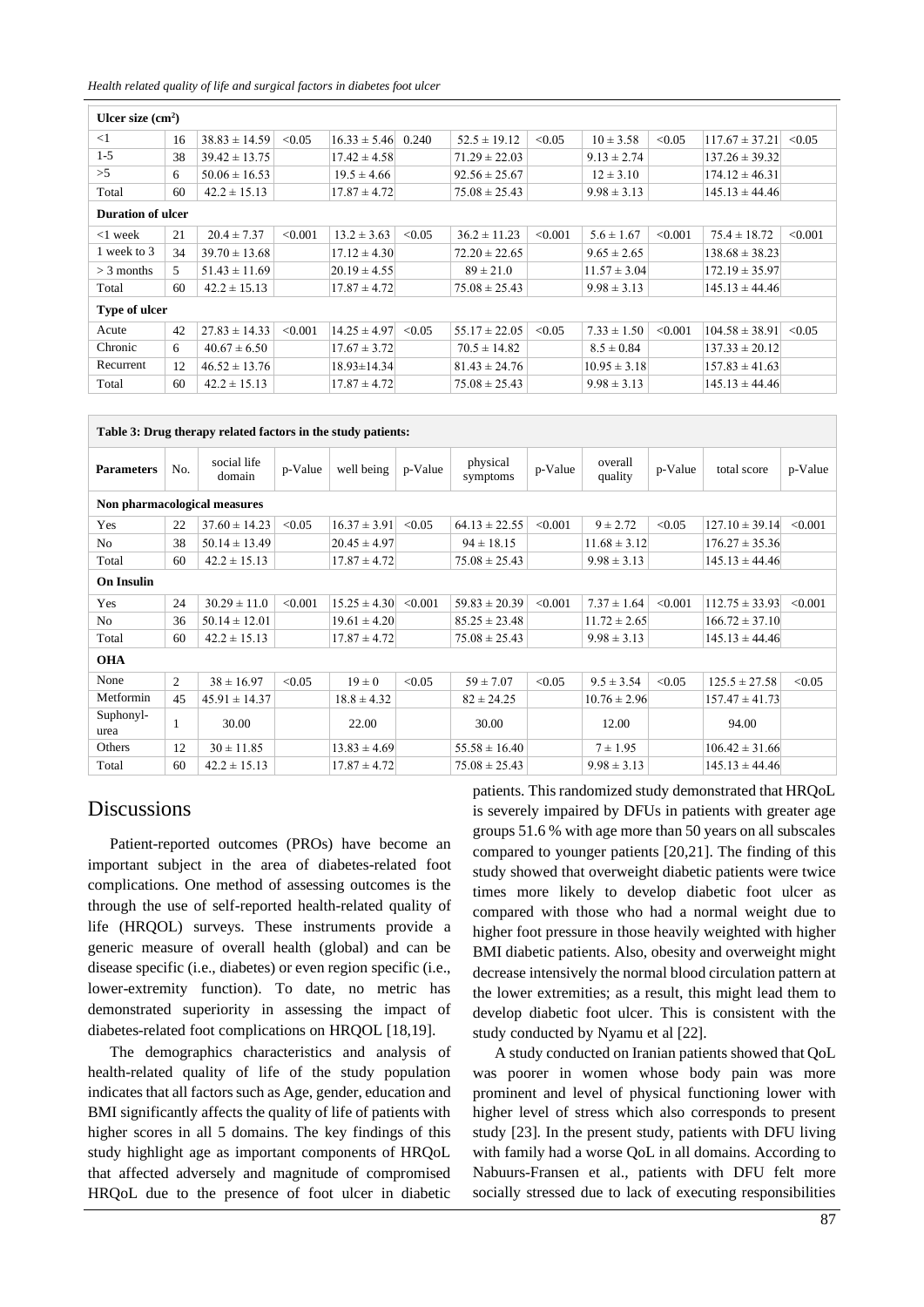[24]. Due to their physical limitations, they had stressed relationships with relatives and friends and reduced participation in social and religious activities. Our results correspond with those of Tenvall, Apelqvist (2000), who confirmed that patients with DFU living together with a partner were evaluated as having a poor QoL [25].

Consumption of alcohol and smoking were other variables which had a strong association with foot ulcers in diabetic patients. It was found that 60 % of patients with diabetic foot ulcers had a history of significantly increased alcohol consumption or smoking since alcohol can be regarded as an aggravating factor for the development of neuropathy that is also reflected by the reduced vibration sense in the ulcer group. It may therefore be assumed that there might be a synergism between a metabolic ⁄ diabetic and a toxic/alcoholic neuropathy. Furthermore, the ethyltoxic effect of alcohol impairs the healing process of wounds and therefore promotes foot ulcers. Cigarette smoking is also a positive risk factor for peripheral vascular disease in diabetic patients. Furthermore, smoking is known to enhance diabetic peripheral neuropathy even up to 2–12 times more than that in nonsmokers. The results of our study coincide well to the study performed by Altenburg et al. [26].

The present study also reveals that prevalence of comorbid conditions such as Hypertension, cardiovascular disease and respiratory disease degrades Qol in 48.3 % patients with diabetic foot ulcers. This is in agreement with the study of Doupis et al. [27], who found that hypertension and cardiovascular disease were much more prevalent in diabetic foot disease as hypertension accelerates the development of peripheral vascular disease in certain populations.

Another important observation with respect to ulcer size was, ulcer size >5cm2 was found to have potential negative impact on HRQoL as it was associated with more severe Wagner grade. This could be explained by the fact that the patients with bigger ulcers may not receive better therapeutic equipment (casts or appropriate footwear) resulting in poor everyday functionality. However, differences in scores were only significant for the domains of well-being, physical health and overall quality in this study. Severe Wagner grades with potential negative effect on HRQoL were found in patients with diabetic foot ulcer for more than three months compared to patients with lower duration of disease. These results with respect to surgical parameters like site, size and duration of ulcers were in agreement with study performed by Apelqvist et al. and Glasgov et al. and other literature [28-32]. The finding of this study showed that site 1a and 3b were associated with lower QoL along with chronic ulceration compared to patients with DFU at site 2b with acute ulcers. Similar findings have been conveyed by other studies, which found that health-related quality of life scores were significantly

poorer for patients with forefoot (79.9%) and midfoot (11.1%) ulcers [32]. Patients with the principal ulcer on the heel or dorsum of the foot had generally better HRQL than patients with a principal lesion on the toe or plantar area of the foot.

Treatment of ulcer including foot care and nonpharmacological measures showed substantial effect on lowering the Wagners score and improving HRQoL of 36% of diabetic foot patients. Proper foot care as a nonpharmacological intervention may promote the empowerment of the DFU patients and hence the, subjectively assessed, HRQoL. According to Elvin-Lewis [33] "for a variety of reasons more individuals are now-adays preferring to take personal control over their health, not only in the prevention of diseases through better foot care but also to treat them". Diabetes Treatment Satisfaction is a method to assess HRQoL that was designed explicitly to measure issues of importance to patients and therefore it was significant to assess different drug therapy. The Diabetes Treatment Satisfaction Questionnaire is highly sensitive to major changes in treatment, for example, from OHA to Insulin injections or from conventional (more rigid insulin regimen with fixed meal times) to a more flexible insulin dosing (allowing for dietary freedom). It is seen that treatment satisfaction score correlates improve HRQoL of 40 % diabetic foot patients with reduced duration of disease and perceived blood glucose control which was consistent with study performed by Lewis et al. [34]. It is widely recommended that blood glucose be optimized to improve wound healing and limit adverse effects on cellular immunity and infection. Another Cochrane review assessing effects of glycemic targets in type 2 diabetes found that those with intensive glycemic control had a 35% reduction in risk of lowerextremity amputation which coincided with results of the present study indicating a better QoL in patients with insulin or OHA therapy [35].

This study was one of its initial types in India for evaluation of quality of life in diabetes foot ulcer patients including all five major domains like well-being, social, physical symptoms, overall and total score. Also, present study focused on addressing all aspects of the diabetic foot which was best accomplished by the multidisciplinary team to overcome complications related to heterogeneity of the study due to diverse DFU patients. The limitation of our study was relatively small sample size, and single study site. It has been noted that the HRQoL of people with diabetic ulceration and their families or caregivers has been significantly affected in all aspects. The few available studies indicate that the everyday experiences of such patients may be even poorer than those of patients who have had an amputation. There are many instruments used to measure HRQoL. Several are specific to diabetic foot ulceration, and are very useful in assessing the overall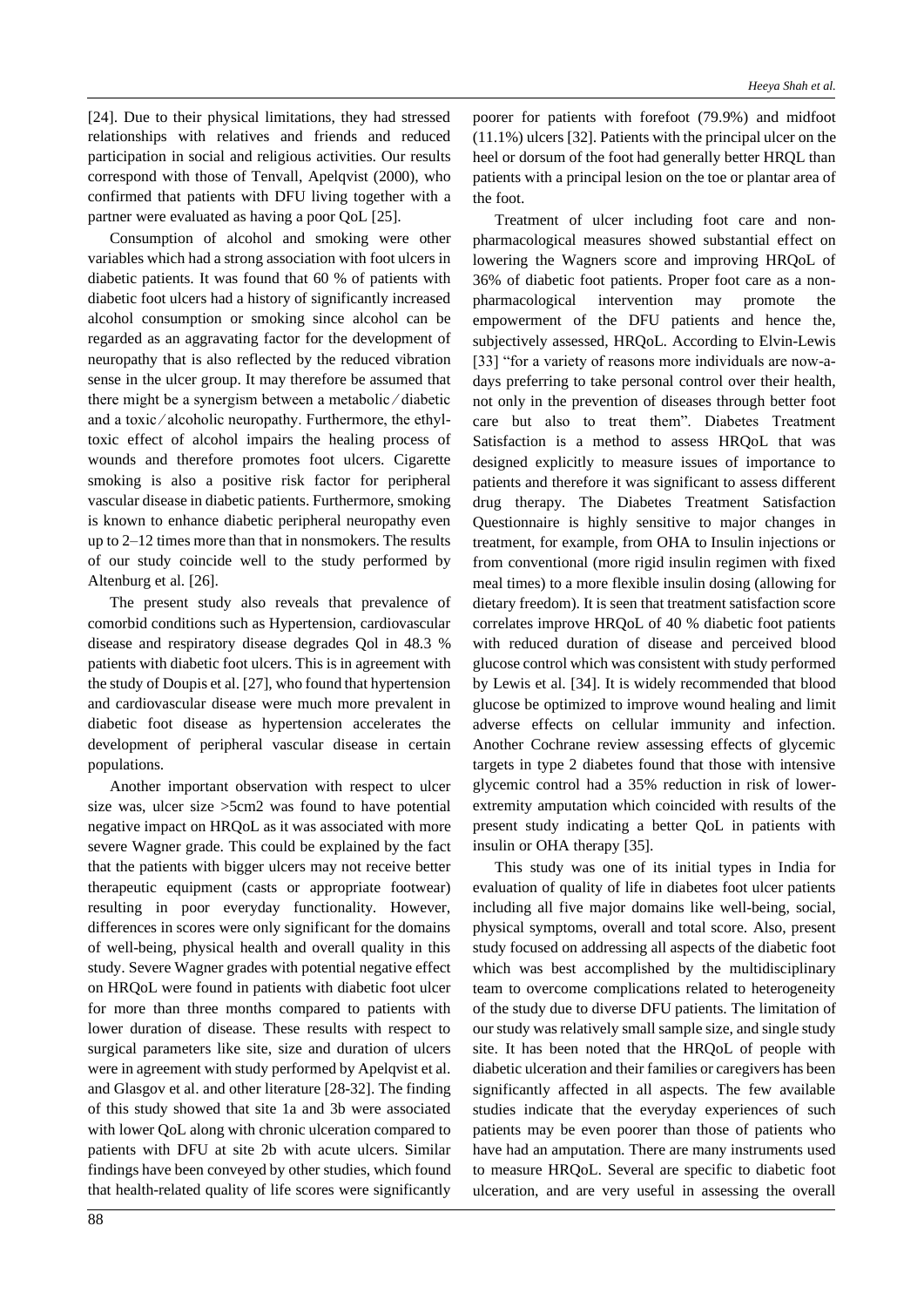wellbeing of patients and, in some cases, their caregivers. Management of diabetic foot ulcers requires effective treatment and patient compliance in order to promote wound healing; in turn, improving people's lifestyles and QoL. It is evident from the literature that there have only been relatively small studies conducted in relation to the QoL of people with a diabetic foot ulcer. Large-scale studies are further required to examine how significant diabetic foot ulceration really is, and to establish if whether additional support is required for this group to improve quality of life.

## **Conclusions**

The health-related quality of life experiences of patients with diabetic foot ulceration have received little attention. This article has reported that coping with a diabetic foot ulcer is a traumatic time for people and their families and caregivers. This study has identified different risk factors and surgical parameters affecting QoL. Demographic parameters like increasing age, female gender, higher BMI and alcohol addiction deteriorates QoL. Surgical parameters like regular treatment of ulcer a follow up, foot care advice followed by patients, ulcer size, site and chronicity affect QoL. Overall glucose level control either with insulin or OHA or both can improve Qol in DFU patients. It is therefore essential that healthcare professionals realize that when treating an individual with a diabetic foot ulcer, a holistic approach is required to assess the overall impact of chronic ulceration and treating it with a multidisciplinary approach. The study findings have implications for clinical and policy decisions, as well as for the foundation and design for future studies with larger sample sizes. In particular, our findings underscore the importance of health-related quality of life, treatment satisfaction, and an integrated therapeutic approach in the management of patients with diabetes foot ulcers.

# Conflict of interest disclosure

There are no known conflicts of interest in the publication of this article. The manuscript was read and approved by all authors.

# Compliance with ethical standards

Any aspect of the work covered in this manuscript has been conducted with the ethical approval of all relevant bodies and that such approvals are acknowledged within the manuscript.

# References

1. Wild S, Roglic G, Green A, Sicree R, King H. Global prevalence of diabetes: estimates for the year 2000 and projections for 2030. *Diabetes Care*. 2004;27(5):1047- 1053. doi:10.2337/diacare.27.5.1047

- 2. Matricali GA, Dereymaeker G, Muls E, Flour M, Mathieu C. Economic aspects of diabetic foot care in a multidisciplinary setting: a review. *Diabetes Metab Res Rev*. 2007;23(5):339-47. doi: 10.1002/dmrr.706
- 3. Rodríguez Bolaños Rde L, Reynales Shigematsu LM, Jiménez Ruíz JA, Juárez Márquezy SA, Hernández Ávila M. Costos directos de atención médica en pacientes con diabetes mellitus tipo 2 en México: análisis de microcosteo [Direct costs of medical care for patients with type 2 diabetes mellitus in Mexico micro-costing analysis]. *Rev Panam Salud Publica*. 2010; 28(6): 412-420. doi: 10.1590/s1020- 49892010001200002
- 4. Peters EJ, Lavery LA, Armstrong DG. Diabetic lower extremity infection: influence of physical, psychological, and social factors. *J Diabetes Complications*. 2005;19(2):107-112. doi:10.1016/j.jdiacomp.2004.06.002
- 5. Goodridge D, Trepman E, Sloan J, et al. Quality of life of adults with unhealed and healed diabetic foot ulcers. *Foot Ankle Int*. 2006; 27(4): 274-280. doi:10.1177/107110070602700408
- 6. Neville RF, Kayssi A, Buescher T, Stempel MS. The diabetic foot. *Curr Probl Surg*. 2016;53(9):408-437. doi:10.1067/j.cpsurg.2016.07.003
- 7. Rathur HM, Boulton AJ. The diabetic foot. *Clin Dermatol*. 2007;25(1):109-120.
- 8. Alexiadou K, Doupis J. Management of diabetic foot ulcers. *Diabetes Ther*. 2012; 3(1): 4. doi: 10.1007/s13300-012-0004-9
- 9. Fawzy MS, Alshammari MA, Alruwaili AA, et al. Factors associated with diabetic foot among type 2 diabetes in Northern area of Saudi Arabia: a descriptive study. *BMC Res Notes*. 2019;12(1):51. Published 2019 Jan 22. doi:10.1186/s13104-019-4088-4
- 10. Kinmond K, McGee P, Gough S, Ashford R. 'Loss of self': a psychosocial study of the quality of life of adults with diabetic foot ulceration [published correction appears in J Tissue Viability. 2003 Apr;13(2):80]. *J Tissue Viability*. 2003;13(1):6-16. doi:10.1016/s0965- 206x(03)80025-6
- 11. Ragnarson Tennvall G, Apelqvist J. Health-economic consequences of diabetic foot lesions. *Clin Infect Dis*. 2004;39 Suppl 2:S132-S139. doi:10.1086/383275
- 12. Ragnarson Tennvall G, Apelqvist J. Health-economic consequences of diabetic foot lesions. *Clin Infect Dis*. 2004;39 Suppl 2:S132-S139. doi:10.1086/383275
- 13. Yotsu RR, Pham NM, Oe M, et al. Comparison of characteristics and healing course of diabetic foot ulcers by etiological classification: neuropathic, ischemic, and neuro-ischemic type. *J Diabetes Complications*. 2014;28(4):528-535. doi: 10.1016/j.jdiacomp.2014.03.013